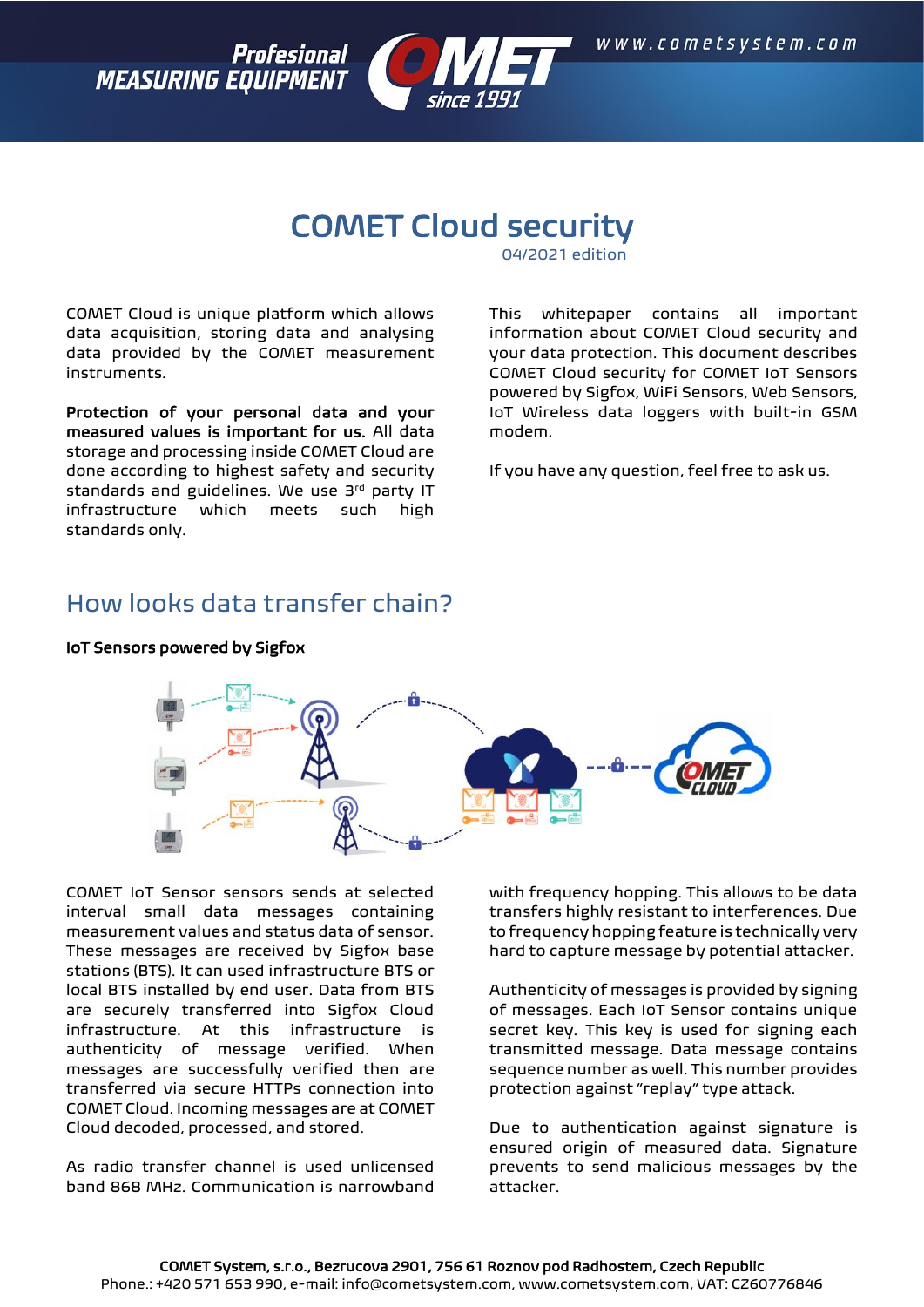



Profesional

**MEASURING EQUIPMENT** 

COMET WiFi sensors send data into COMET Cloud at selected interval via common 2.4 GHz WiFi infrastructure. WiFi sensors are equipped by own non-volatile memory for samples which cannot be sent in case of WiFi or ISP connectivity outage.

Web Sensors (t-line, p-line, h-line)



COMET Web sensors send data into COMET Cloud via Ethernet infrastructure. Measured values are sent via SOAP protocol transported by HTTP transfers.

#### IoT Wireless data loggers with built-in GSM modem



IoT Wireless data loggers with built-in GSM modem uses for data transfers HTTP

WiFi sensors supports state of the art WLAN security standards for WiFi connectivity. In addition to the usual standards like a WEP and WPA/WPA2 WiFi sensors supports latest standards WPA3 and WPA2 PMF (protected management frames). All data communication between WiFi sensors and COMET Cloud is encrypted and transferred via HTTPs protocol. Each communication between WiFi sensor and COMET Cloud is verified by mutual authentication.

Due to using well proven security standards, WiFi sensors provides high level of protection against potential attacker. Regardless protection of data content or protection against sending malicious data into COMET Cloud.

Authenticity of data transmission is done via unique entry point for each Web Sensor. This entry point is generated at COMET Cloud web interface and needs to be inserted to each Web Sensor separately. Authenticity of messages from Web sensors is secured when unique entry point is kept at secret.

COMET Cloud is equipped by automatic incoming data integrity protection system. Data flow from device is suspended in case of unusual activity is detected like a shorter sending interval than is allowed.

communication via GSM connection. IoT wireless data loggers are equipped by the own non-volatile memory where samples are stored in case of the GSM network outage. This memory can be used for optimising data transfers in conjunction with saving energy from internal battery.

Protection of data content is provided by GSM network. Incoming messages into COMET Cloud are before processing check for their integrity.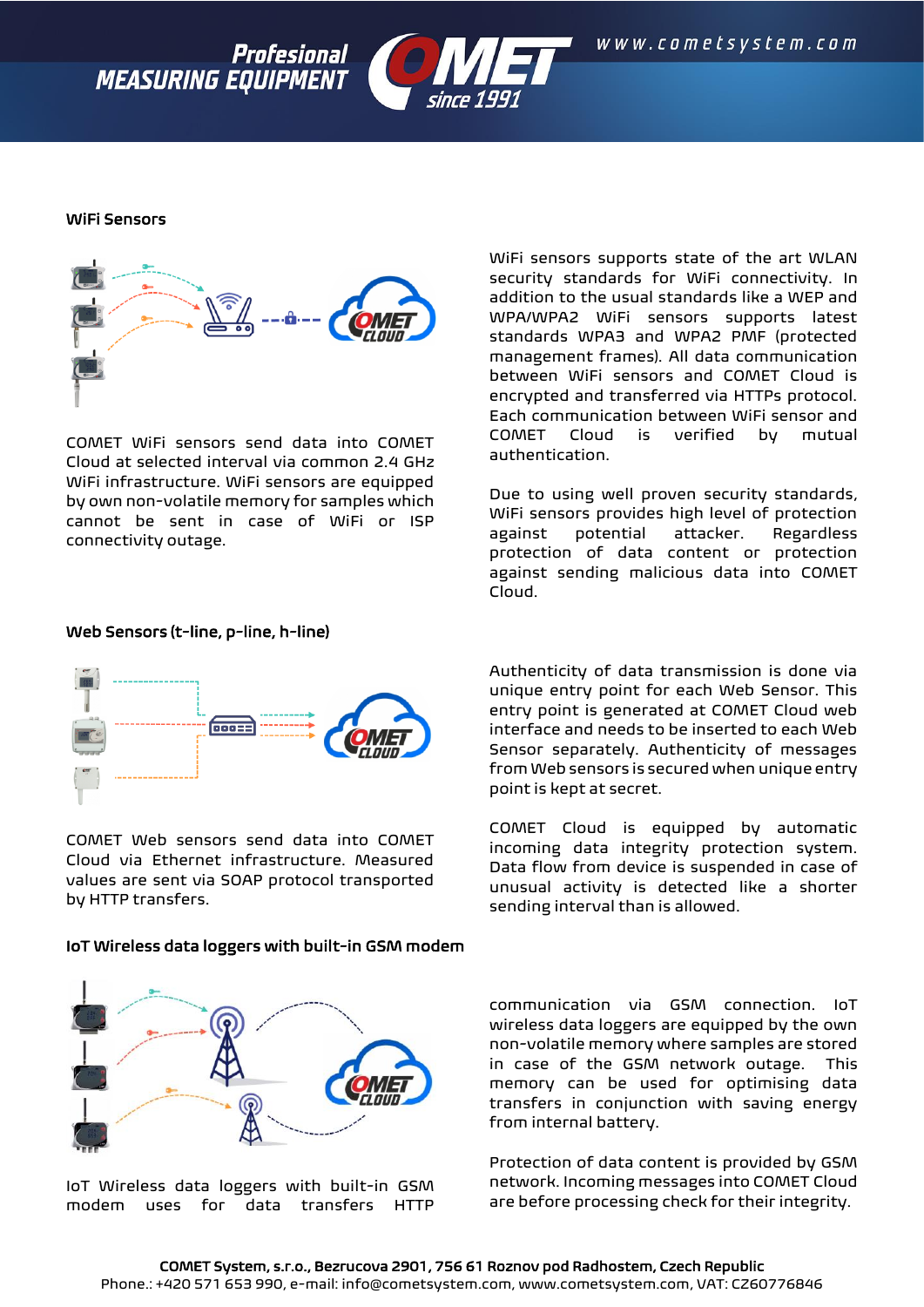Profesional **MEASURING EQUIPMENT** 



# Which data are stored in COMET Cloud?

Apart measured values from devices are e-mail addresses stored at the COMET Cloud. These addresses are used for purposes of sending alarms warnings from devices or Cloud service information. These emails are not used for marketing purpose by any kind. No other personal data are stored. Stored data differs according to device model:

#### IoT Sensors powered by Sigfox

- Measured values
- Device state and alarm states
- Device configuration
- Localisation data

Localisation of Sigfox devices is based on triangulation from BTS. Accuracy of localisation depends on counts of BTS in range and accuracy is not better than street or town district range. Purpose of localisation data is showing device positions at map. Position at map may to be rewritten by end-user if needed.

#### WiFi Sensors

- Measured values
- Device state and alarm states
- Local IP address

Local IP address of device is transferred from device. Purpose of this IP address is allowing to open device webpage from COMET Cloud. No

### Where are my data stored?

COMET Cloud uses for data storage and processing infrastructure of Microsoft Azure Cloud services. Data centres located at EU countries are used for COMET Cloud. Used data centres are certified according to ISO/IEC 27001:2013 standard.

other network infrastructure related information is transferred into COMET Cloud from WiFi sensors. External IP addresses of data connections from successfully authenticated WiFi sensors are not logged.

#### Web Sensors (t-line, p-line, h-line)

- Measured values
- Device state and alarm states

No other data than stated above are provided by Web Sensors. External IP addresses of data connections from successfully authenticated messages are not logged.

#### IoT Wireless data loggers with built-in GSM modem

- Measured values
- Device state and alarm states

All collected data from IoT Wireless data loggers are stated above. External IP addresses of data connections from successfully authenticated messages are not logged. Localization data from GSM network are not collected.

Data communication between COMET Cloud and web browser may to be logged from servicing purpose order to ensure the operation of the system. This communication is not used to monitoring behaviours of end-users.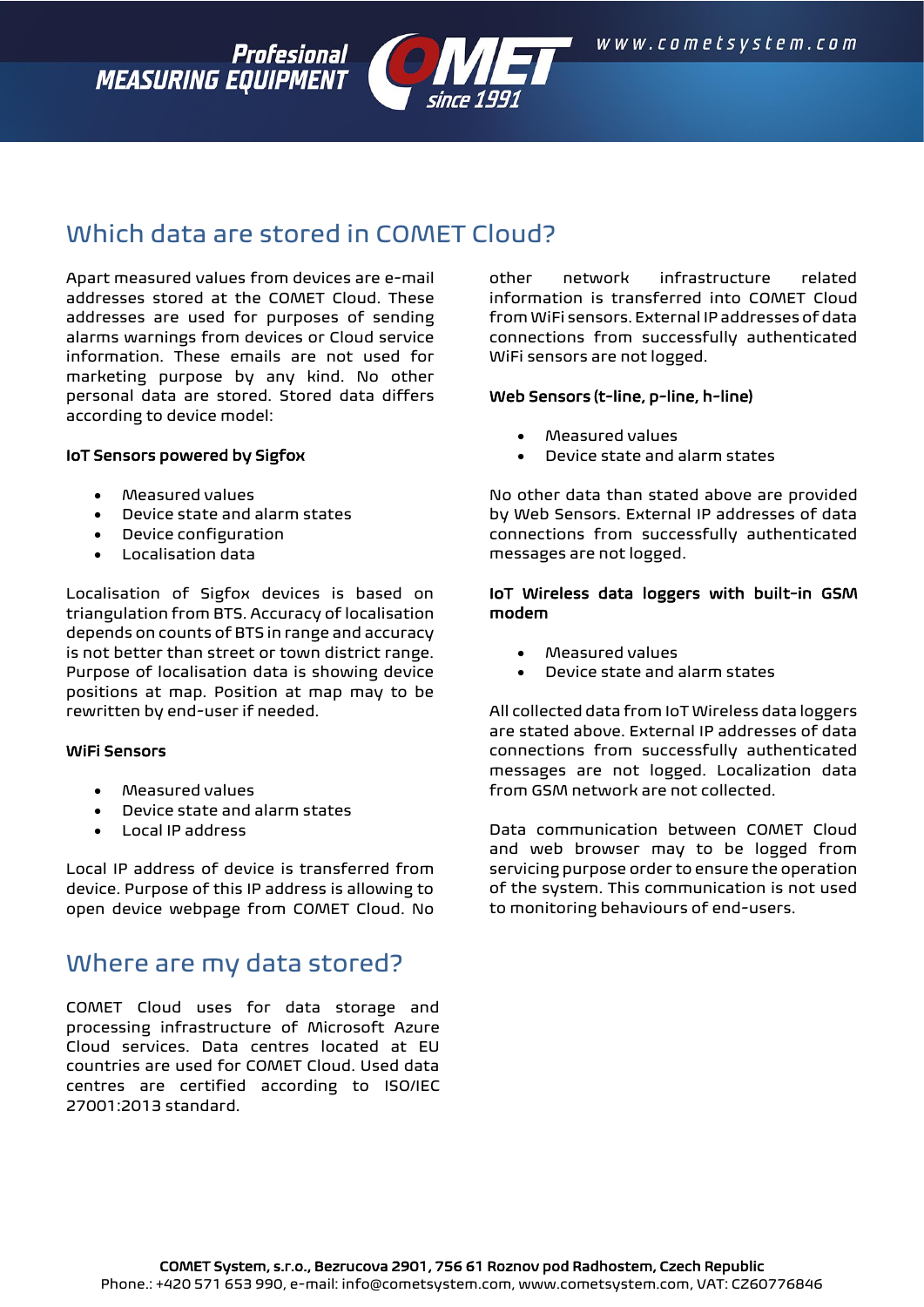Profesional **MEASURING EQUIPMENT** 



### Are my data safe?

COMET Cloud is designed as high availability service. For operation of COMET Cloud is used multiple server clusters including offsite backup. Status of COMET Cloud services is continually monitored by automated system and authorized employees of COMET System s.r.o. Any deviation of the services availability is addressed immediately.

When newly arrived measured values are saved, older measured values are not overwritten. Measured values are stored together with timestamps and alarm states. This allows to show all values as time progression.

COMET Cloud is provided as service paid by annual subscription. Newly purchased IoT Sensors powered by Sigfox are shipped with one year subscription. Other models are shipped with three months free subscription. Subscription for each device can be prolonged by purchasing credits. When subscription of device expire, incoming data from device are suspended. Data which are already stored are not deleted and access for data for end-user is preserved.

Privacy protection of data transfers between COMET Cloud and internet browser is secured the HTTPs connection. COMET Cloud uses trusted certificate issued by DigiCert Inc.

### Who has access to my stored data?

Access to data have person which were approved by owner of device. Access to data have stuff of COMET System s.r.o. which provides technical support for proper function of COMET Cloud. COMET System s.r.o. does not provide access to end-user's data to 3rd party.

COMET Cloud devices and user accounts are sorted by tree structure. User can view devices at same and lower branches of organisation structure. Number of user accounts for each organisation is not limited.

| <b>ORGANIZATION SELECT</b>                                                     |                                    |
|--------------------------------------------------------------------------------|------------------------------------|
| Search                                                                         |                                    |
| $\Box$ Demo data<br>" Company Building<br>- Outdoor environment<br>- Warehouse |                                    |
| Include Sub-Organizations                                                      | <b>Select highest organization</b> |

COMET Cloud have integrated extensive system of access rules. This allows to limit actions possible by each user. Levels of user rights:

- Administrator
- Device administrator
- Alarm administrator
- User
- Guest administrator (for demo purpose)
- Guest
- View by measured places